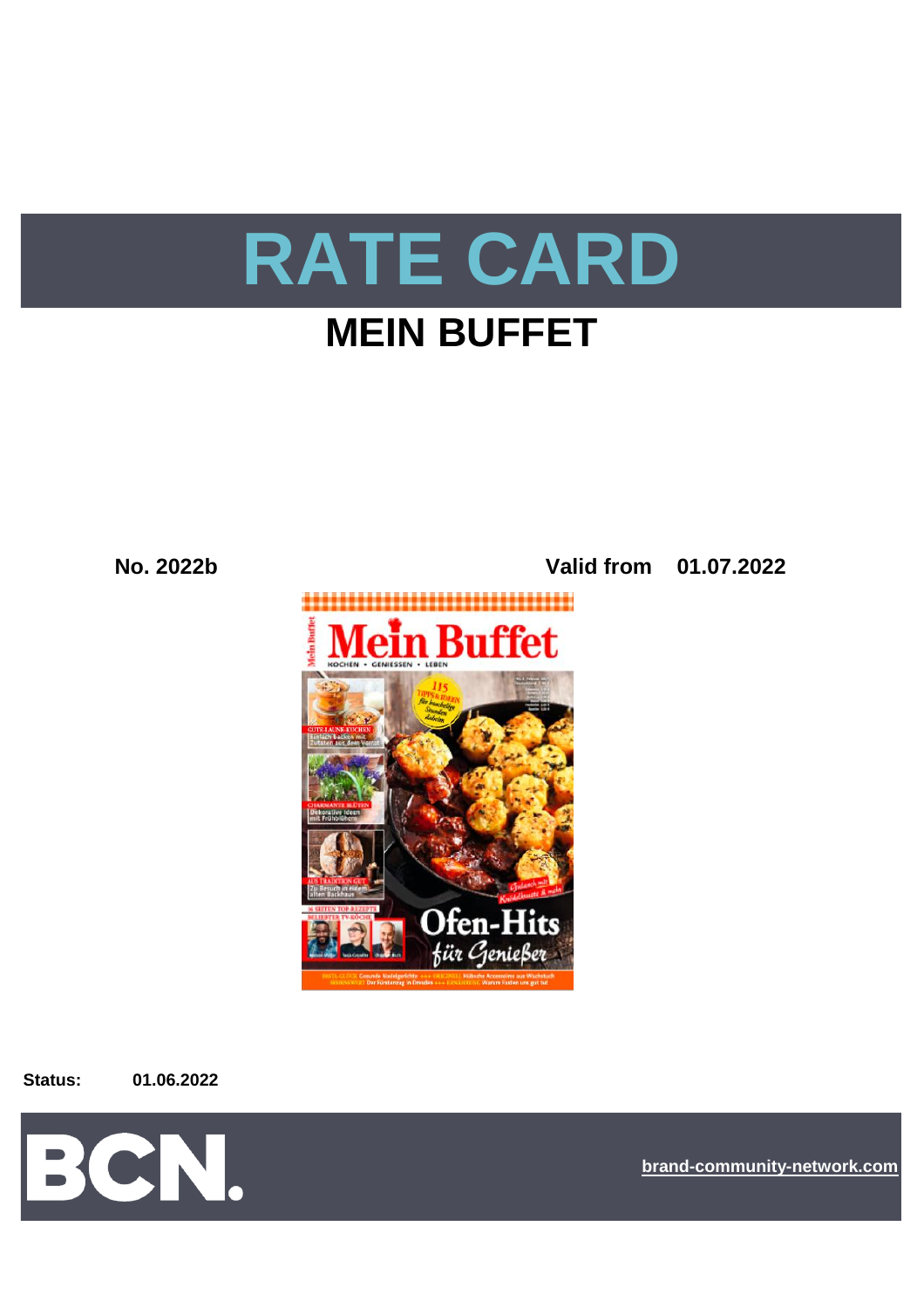# **PUBLISHER'S DATA**

Burda Senator Verlag GmbH Commerzbank AG D-77652 Offenburg BIC: DRES DEFF 680

P +49 89 9250 2902 [regine.runte@burda.com](mailto:regine.runte@burda.com) **Terms of payment:**

## **Print Management/Placement**

Christoph Claus AdTech Factory GmbH Hauptstraße 127 D-77652 Offenburg T +49 781 84 2866 [christoph.claus@adtechfactory.com](mailto:christoph.claus@adtechfactory.com)

# **Ad Management/Order Management**

Hauptstraße 127 D-77652 Offenburg P +49 781 84 2708

# **Frequency of publication Technical data:**

**& on sale date** 12x yearly, Wednesday (subject to change)

# **Place of publication**

## **Publisher Bank accounts: Bank accounts:**

Hubert-Burda-Platz 1 IBAN: DE54 6808 0030 0723 4120 00 UniCredit Bank AG **Brand Director IBAN: DE19 7002 0270 0015 0249 05** Regine Runte **BIC: HYVEDEMMXXX** 

Invoices are due in net 30 days after the invoice date. The publisher guarantees a 2 per cent discount for advance payments, provided that the invoice amount is submitted on the publication date of the issue in which the advertisement is published at the latest and no older invoices are outstanding. In the event that the payment target is exceeded, default interest pursuant to Clause 11 of the Terms and Conditions of 5 per cent is calculated based on the respective base rate pursuant to Section 1 (1) of the German Discount Rate Transition Law (Diskontsatz-Überleitungs-Gesetz– DÜG). All prices are net prices. The statutory value-added tax is added. Direct debit is possible.

## AdTech Factory GmbH **Terms and conditions:**

All ad orders are exclusively carried out pursuant to the General Terms and Conditions. These have to be requested directly from BCN or can be viewed online at:

[orders@adtechfactory.com](mailto:orders@adtechfactory.com) [brand-community-network.com/terms-conditions](https://bcn.burda.com/terms-conditions)

[duon-portal.de/](https://duon-portal.de/) For current and binding technical data, log onto duon-portal.de. Also available as PDF download.

## Offenburg, PZN 568210 **Delivery of printer's copy:**

Please upload all copies electronically to duon-portal.de. For support please e-mail support@duon-portal.de or call +49 40 37 41 17 50.

## **General legal notice:**

# The warranty claims specified in the publishers' general terms and conditions apply only when the certified technical requirements and standards published on the DUON portal have been fulfilled as well as the delivery has been carried out via the DUON portal. This also holds when data are provided without proof.

## **Online advertisement booking:**

The current, binding technical advertisement bookings can also be sent via the online booking system:

[obs-portal.de/](https://www.obs-portal.de/)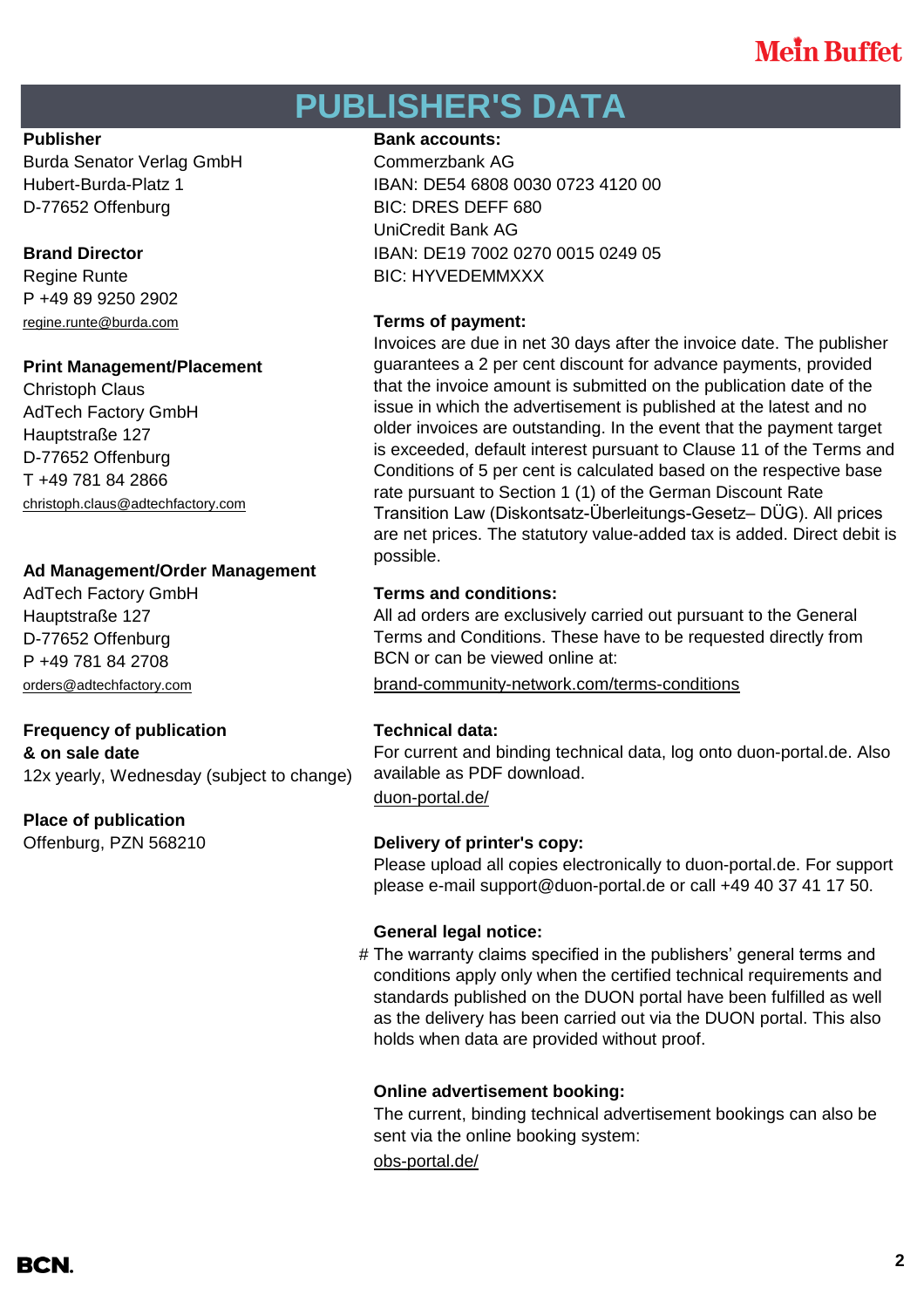# **FORMATS & RATES**

| Format              | <b>Placement</b> | <b>Bleed format*</b> | Rate     |
|---------------------|------------------|----------------------|----------|
| $2/1$ page          | Standard         | 420 x 285            | 27,200 € |
| $1/1$ page          | Standard         | 210 x 285            | 13,600 € |
| 1/2 page vertical   | Standard         | 105 x 285            | 8,900 €  |
| 1/2 page horizontal | Standard         | 210 x 140            | 8,900 €  |
| 1/3 page vertical   | Standard         | 73 x 285             | 7,000 €  |
| 1/3 page horizontal | Standard         | $210 \times 92$      | 7,000 €  |
| 1/4 page vertical   | Standard         | 57 x 285             | 5,700 €  |
| 1/4 page horizontal | Standard         | $210 \times 69$      | 5,700 €  |

\*width x height in mm

## **Advertorials:**

[brand-community-network.com/advertisin](https://bcn.burda.com/advertisingsolutions/print/native-ads)gsolutions/print/native-ads Formats and prices for advertorials created by the editorial team on request. For more information, please visit

## **Consecutive Ads:**

Surcharge on two or more adverts on consecutive partial-page ads: 5%

## **Fixed placements:**

Agreed fixed placements (e.g. first for a business line, commodity group, etc.) entitle the publisher to bill a

## **Type area format:**

On request.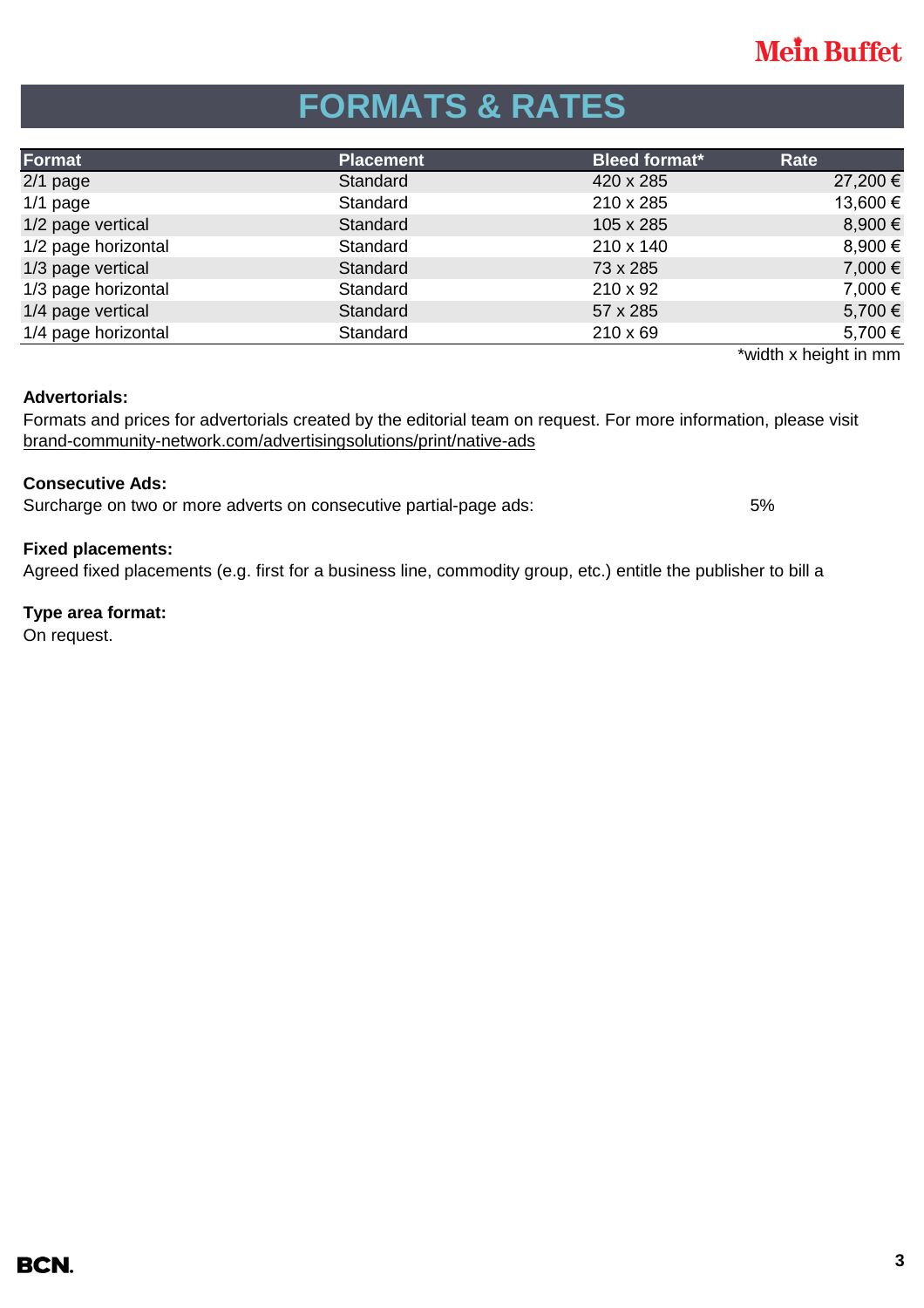# **AD SPECIALS**

|                           | <b>Circulation excl.</b> | <b>Subscription</b> | Additional ad specials available on request.                                                                                                            |  |
|---------------------------|--------------------------|---------------------|---------------------------------------------------------------------------------------------------------------------------------------------------------|--|
| <b>Rates per thousand</b> | subscriptions*           | circulation         |                                                                                                                                                         |  |
| <b>Bound inserts</b>      |                          |                     | Prices apply for the booking of at least the entire                                                                                                     |  |
| up to 8 pages             | 93€                      | 118€                | domestic print run.                                                                                                                                     |  |
| up to 12 pages            | 99€                      | 128 €               | The publisher reserves the right to reschedule                                                                                                          |  |
| <b>Glued-on inserts</b>   |                          |                     | bookings with less than domestic print run.                                                                                                             |  |
| Postcard up to 10 g       | 52€                      | $69 \in$            | Smaller booking units, e.g. according to Nielsen<br>areas or federal states, are possible. For these<br>will be charged an additional 30% per thousand. |  |
| Booklet up to 20 g        | 58€                      | 83€                 |                                                                                                                                                         |  |
| Sample up to 20 g         | 58€                      | 71€                 |                                                                                                                                                         |  |
| <b>Loose inserts</b>      |                          |                     | A minimum run of 50.000 copies applies for all                                                                                                          |  |
| up to $20$ g              | 93€                      | 118€                | ad specials.                                                                                                                                            |  |
| up to $30 g$              | 99€                      | 123€                | *Circulation excl. subscriptions is made up of the                                                                                                      |  |
| up to $40 g$              | 109€                     | 139€                | combined print runs for the circulation segments<br>newsstand, subscription circles, inflight and other<br>sales.                                       |  |
| up to 50 $g$              | 120€                     | 155 €               |                                                                                                                                                         |  |

### **All tariff ad specials are eligible for discount and count towards the annual agreement commitment.**

### **Calculation basis:**

The calculation basis is the planned circulation or IVW quarterly report upon order confirmation, exclusive of the respective e-paper copies.

### **Delivered quantity:**

The delivered quantity is based on the planned print run or IVW quarterly report valid at the date of the order confirmation, plus 2 % surplus. In order to react to circulation fluctuations at short notice, we recommend contacting our Print Management/Placement (see "Your Personal Contacts" page) one more time before production start.

### **Delivery address and deadline:**

Please find the delivery address and deadline on the respective order confirmation. An incoming goods inspection does not take place at the printing plant.

### **Conditions of delivery:**

Ad specials must be delivered in accordance with the guidelines of the Bundesverband für Druck und Medien (German Association of Print and Media), and be clearly marked with the name of the publication and issue. The material must be delivered, carriage paid, to the address where it will be processed.

### **Order and cancellation date:**

See "special closing dates" on page "Schedule & Topics Print"; due to limited availability, we strongly recommend booking as early as possible.

### **Proviso:**

Should any processing problems arise, completion of the circulation takes priority over ad special processing.

### **AdSpecial Portal:**

Binding technical information on Ad Specials and information on deadlines, samples and delivery for the participating objects is available for download at adspecial-portal.de

**Glued-on inserts:** The basis is a 1/1 carrier advertisement.

### **Sample products:**

An additional postal fee applies to samples and objects over 2.5 mm thickness.

### **Samples:**

Samples must be presented by the closing date at the latest. For product samples 50 pieces are required up front. For all other ad specials a minimum of 5 samples are required. To be sent: AdTech Factory, Print Management, Hauptstraße 127, 77652 Offenburg, Germany.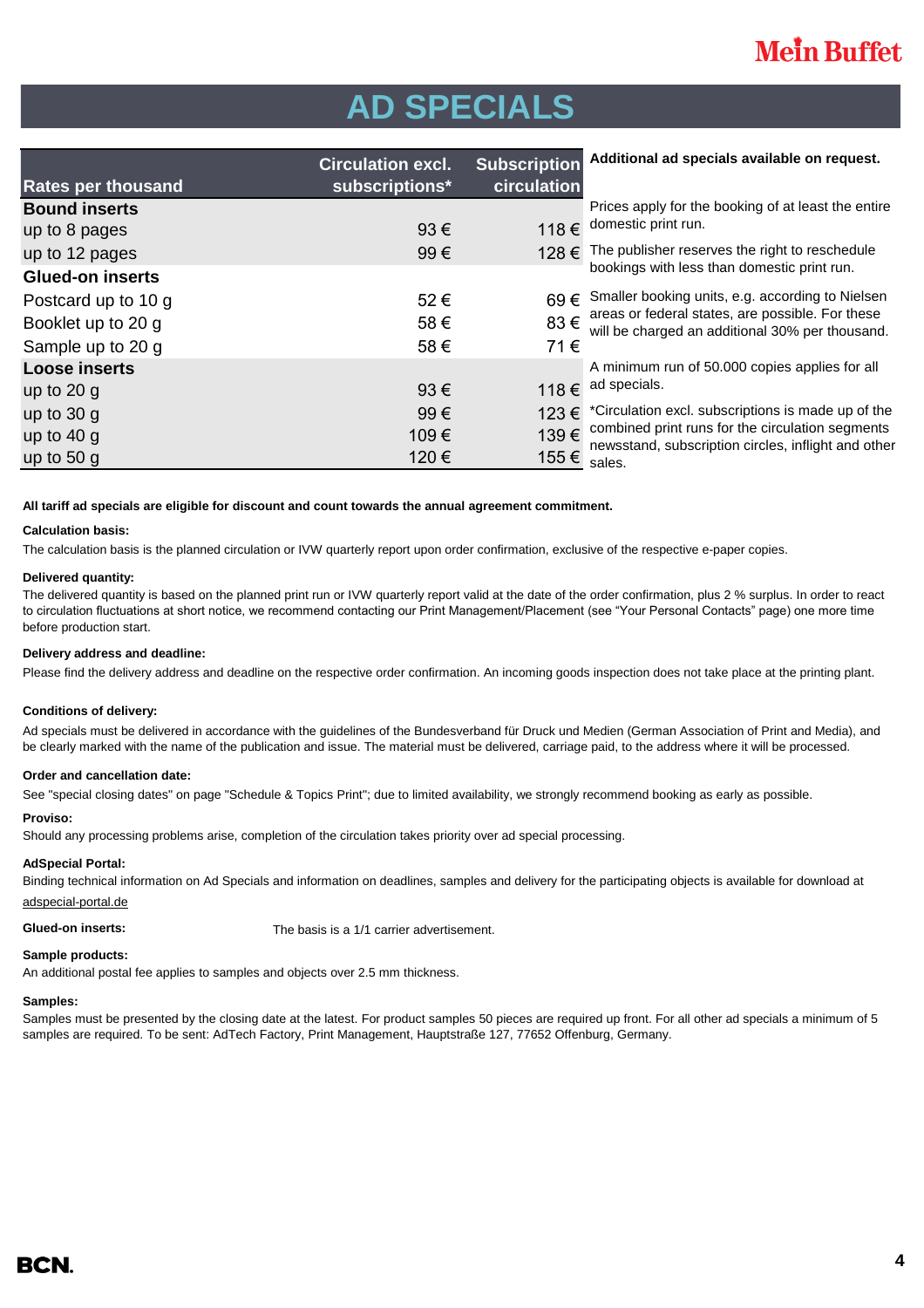| <b>SCHEDULE</b>                                                             |              |                      |                                                |                                |  |  |  |
|-----------------------------------------------------------------------------|--------------|----------------------|------------------------------------------------|--------------------------------|--|--|--|
| The BCN topic preview tool provides you with attractive themes or specials: |              |                      | brand-community-network.com/topic-preview-tool |                                |  |  |  |
| No.                                                                         | On sale date | <b>Closing date*</b> | Copy date**                                    | <b>Special closing date***</b> |  |  |  |
| 02/22                                                                       | 26.01.22     | 28.12.21             | 28.12.21                                       | 14.12.21                       |  |  |  |
| 03/22                                                                       | 23.02.22     | 26.01.22             | 26.01.22                                       | 12.01.22                       |  |  |  |
| 04/22                                                                       | 23.03.22     | 23.02.22             | 23.02.22                                       | 09.02.22                       |  |  |  |
| 05/22                                                                       | 20.04.22     | 23.03.22             | 23.03.22                                       | 09.03.22                       |  |  |  |
| 06/22                                                                       | 25.05.22     | 26.04.22             | 26.04.22                                       | 12.04.22                       |  |  |  |
| 07/22                                                                       | 29.06.22     | 31.05.22             | 31.05.22                                       | 17.05.22                       |  |  |  |
| 08/22                                                                       | 27.07.22     | 29.06.22             | 29.06.22                                       | 15.06.22                       |  |  |  |
| 09/22                                                                       | 24.08.22     | 27.07.22             | 27.07.22                                       | 13.07.22                       |  |  |  |
| 10/22                                                                       | 28.09.22     | 31.08.22             | 31.08.22                                       | 17.08.22                       |  |  |  |
| 11/22                                                                       | 26.10.22     | 28.09.22             | 28.09.22                                       | 14.09.22                       |  |  |  |
| 12/22                                                                       | 23.11.22     | 26.10.22             | 26.10.22                                       | 12.10.22                       |  |  |  |
| 01/23                                                                       | 28.12.22     | 30.11.22             | 30.11.22                                       | 16.11.22                       |  |  |  |

\* Closing & cancellation date

\*\* No. 2022b

\*\*\* Closing & cancellation date for ad specials, special formats, special placements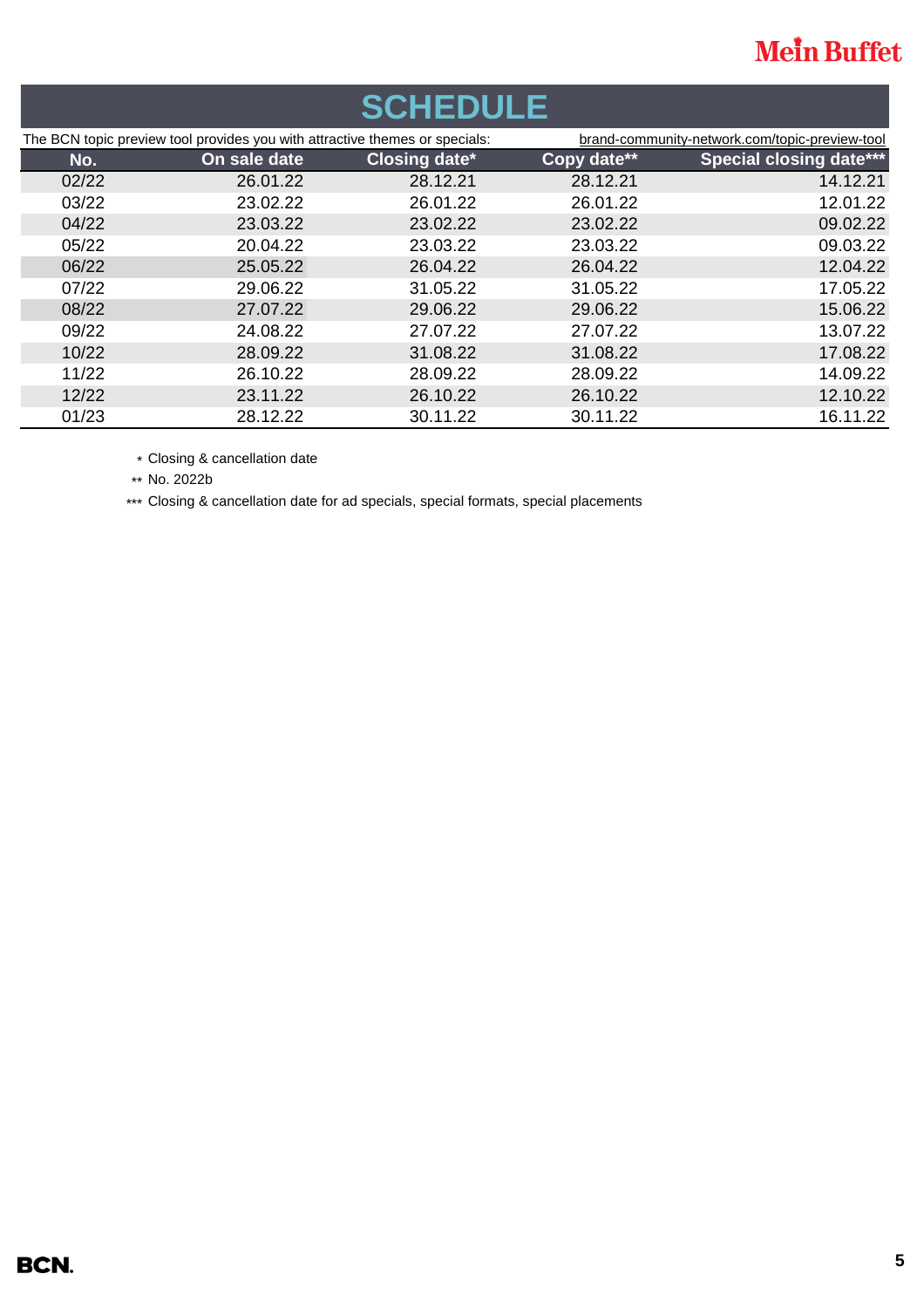# **SPLIT-RUN ADVERTISING**



| Area         | 1/1 page |
|--------------|----------|
| Nielsen I    | 6,400 €  |
| Nielsen II   | 6,400 €  |
| Nielsen IIIa | 6,400 €  |
| Nielsen IIIb | 6,400 €  |
| Nielsen IV   | 6,400 €  |
| Nielsen V    | 6,400 €  |
| Nielsen VI   | 6,400 €  |
| Nielsen VII  | 6,400 €  |

Please enquire for latest **circulation** information.

Additional technical costs for plate change, etc. are not included in the indicated prices and are added to the 1/1 price. Price on request

We try to fulfil placement requests within our structural possibilities. Definite placement confirmation cannot be made.

Closing, cancellation and delivery date for printer's copies: See "Formats & Rates Print" page. Printer's copy: See technical requirements at [duon-portal.de/](https://duon-portal.de/)

For sales operation reasons, the sales areas may differ slightly from the Nielsen areas.